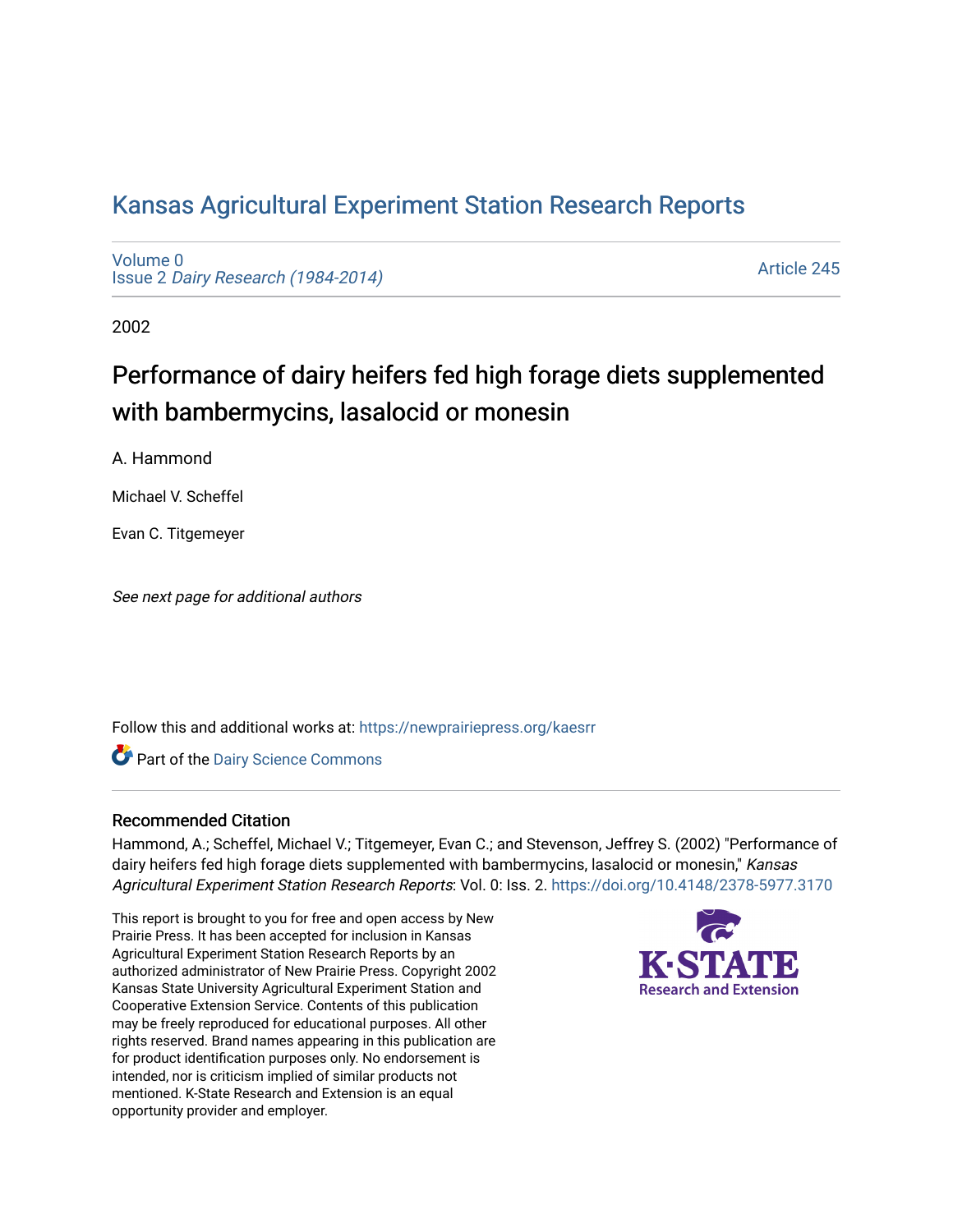# Performance of dairy heifers fed high forage diets supplemented with bambermycins, lasalocid or monesin

# **Abstract**

One hundred and twenty Holstein heifers weighing approximately 450 lb at the beginning of the study were used to evaluate the impact of bambermycins (Gainpro®), monensin (Rumensin®), and lasalocid (Bovatec®) on performance when included in high forage diets fed ad libitum. Heifers were housed in 24 pens (5 hf/pen) containing a super hutch. Pens were blocked (3 pens/block) from heaviest to lightest and randomly assigned within blocks to bambermycins, lasalocid, or monensin treatment. Bambermycins, lasalocid, and monensin were mixed with fine ground corn and fed as topdressing to deliver 20.25, 150, and 150 mg/hd daily, respectively. Diets were formulated (NRC 2001) to support body weight gains of less than 2 lb/hd daily using a mix of chopped alfalfa hay and corn silage (lighter weight heifers) or chopped alfalfa hay, chopped prairie hay, and corn silage (heavier weight heifers) supplemented with a mineral/ vitamin premix. All heifers were fed a common total mixed ration, differing only in topdressing. Diets were fed once daily for ad libitum intake. The study continued until the average bodyweight exceeded 800 lbs. (140 days on study) at which time they were inseminated and first service conception rate determined. Heifers fed monensin consumed less dry matter (DMI) (P<0.05) than those fed bambermycins and lasalocid during the periods d 29 to 56, 57 to 84, and 113 to 140 but DMI was similar across treatments during the 140- day study. No differences were observed for ADG over the 140-d study but heifers fed bambermycins and monensin tended (P=0.06) to gain faster during days 85 to 112 than heifers fed lasalocid. Feed efficiency (gain/feed) varied, but heifers consuming diets containing bambermycins and monensin were more efficient (P<0.05) during days 85 to 112 and tended to be more efficient (P=0.051) during the 140- day study than heifers consuming lasalocid. Bodyweight, condition score, and hip height were similarly influenced by dietary treatments. First service conception rates were 60, 47 and 55% for heifers fed bambermycins, lasalocid, and monensin, respectively.; Dairy Day, 2002, Kansas State University, Manhattan, KS, 2002;

## Keywords

Diary Day, 2002; Kansas Agricultural Experiment Station contribution; no. 03-121-S; Report of progress (Kansas State University. Agricultural Experiment Station and Cooperative Extension Service); 898; Dairy; Inophores; Growth; Heifers

## Creative Commons License



This work is licensed under a [Creative Commons Attribution 4.0 License](https://creativecommons.org/licenses/by/4.0/).

## Authors

A. Hammond, Michael V. Scheffel, Evan C. Titgemeyer, and Jeffrey S. Stevenson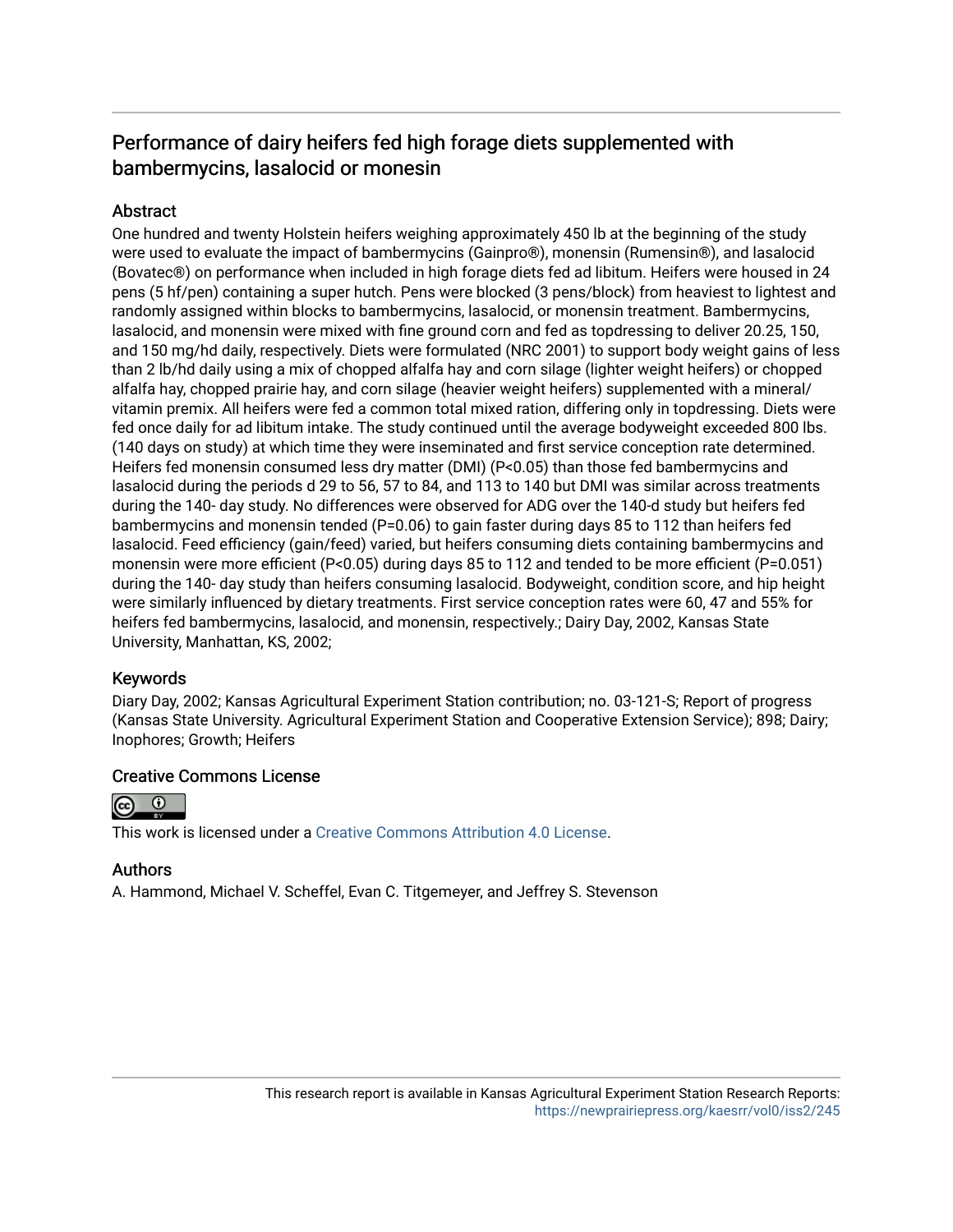#### **PERFORMANCE OF DAIRY HEIFERS FED HIGH FORAGE DIETS SUPPLEMENTED WITH BAMBERMYCINS, LASALOCID, OR MONENSIN**

*A. Hammond, J. E. Shirley, M. Scheffel, E. C. Titgemeyer, and J. S. Stevenson*

#### **Summary**

One hundred and twenty Holstein heifers weighing approximately 450 lb at the beginning of the study were used to evaluate the impact of bambermycins (Gainpro®), monensin (Rumensin®), and lasalocid (Bovatec®) on performance when included in high forage diets fed ad libitum. Heifers were housed in 24 pens (5 hf/pen) containing a super hutch. Pens were blocked (3 pens/block) from heaviest to lightest and randomly assigned within blocks to bambermycins, lasalocid, or monensin treatment. Bambermycins, lasalocid, and monensin were mixed with fine ground corn and fed as topdressing to deliver 20.25, 150, and 150 mg/hd daily, respectively. Diets were formulated (NRC 2001) to support body weight gains of less than 2 lb/hd daily using a mix of chopped alfalfa hay and corn silage (lighter weight heifers) or chopped alfalfa hay, chopped prairie hay, and corn silage (heavier weight heifers) supplemented with a mineral/vitamin premix. All heifers were fed a common total mixed ration, differing only in topdressing. Diets were fed once daily for ad libitum intake. The study continued until the average bodyweight exceeded 800 lbs. (140 days on study) at which time they were inseminated and first service conception rate determined.

Heifers fed monensin consumed less dry matter (DMI) (*P*<0.05) than those fed bambermycins and lasalocid during the periods d 29 to 56, 57 to 84, and 113 to 140 but DMI was similar across treatments during the 140 day study. No differences were observed for

ADG over the 140-d study but heifers fed bambermycins and monensin tended (*P*=0.06) to gain faster during days 85 to 112 than heifers fed lasalocid. Feed efficiency (gain/feed) varied, but heifers consuming diets containing bambermycins and monensin were more efficient (P<0.05) during days 85 to 112 and tended to be more efficient  $(P=0.051)$  during the 140day study than heifers consuming lasalocid. Bodyweight, condition score, and hip height were similarly influenced by dietary treatments. First service conception rates were 60, 47 and 55% for heifers fed bambermycins, lasalocid, and monensin, respectively.

(Key Words: Inophores, Growth, Heifers.)

#### **Introduction**

Replacement dairy heifers represent the future herd and ultimately the success of the producer. Lactational performance of dairy cows is a function of genetics and management. The management part of the equation begins when the heifer is born and continues until it leaves the herd. Recently, interest has been refocused on the impact of heifer rearing programs on lactational performance because producers are breeding heifers to calve at an earlier (less than 24 months) age in order to reduce rearing cost. Calving heifers at less than 24 months of age and weighing 1300 lbs. at calving may require a growth rate of greater than 1.8 lbs daily. Earlier work at Michigan State University indicated that rapid growth (greater than 1.8 lb daily) between 3 and 9 months of age has a negative effect on first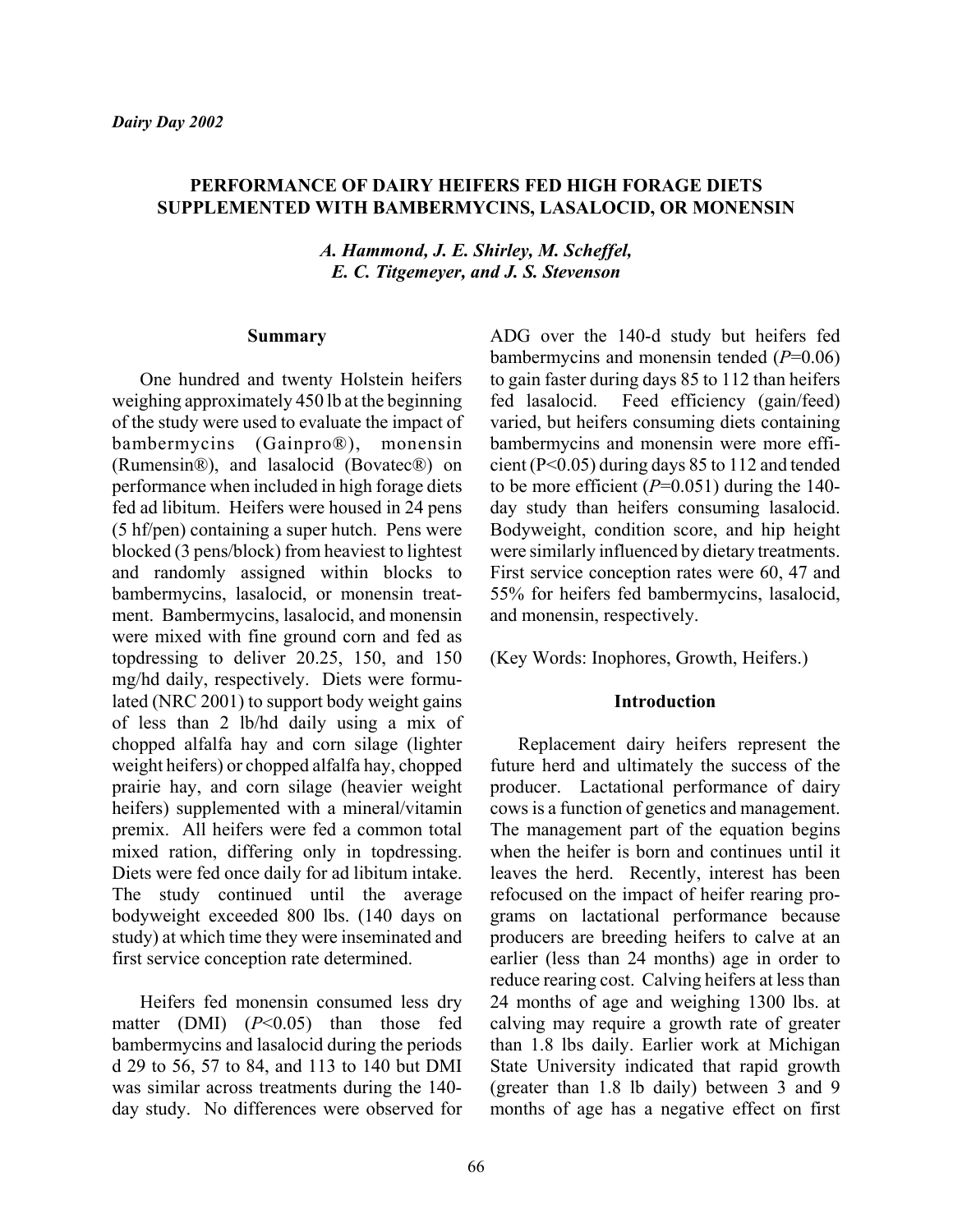lactation performance. However, this concept has been questioned because the genetic potential for growth is perceived to be different in today's heifer compared to heifers 35 years ago. Heifer growth rate is influenced by the rate of accumulation of lean body tissue (protein) and fat deposition. One of the current concepts related to heifer growth is that growth rates greater than 1.8 lb daily do not have a negative impact on mammary development if growth is primarily due to an increase in lean body tissue between 3 and 9 months of age. Thus, diets formulated to support rapid growth but limit depositions of body fat are receiving increased attention.

A second issue of interest to producers is cost of gain. Target feeding programs have been developed such that targeted growth rates are achieved with minimal feed consumption and minimal feed cost. Target feeding programs assume that the nutritional requirements of growing dairy heifers can be met with a limit fed diet if it contains the correct nutrient mix and density. Target feeding programs are generally less expensive (cost per lb of gain) than ad libitum feeding programs that contain a high percentage of forage. However, many producers that grow their own forage continue to develop replacement dairy heifers on high forage diets.

Ionophores (monensin and lasalocid) are extensively used as diet supplements for dairy heifers. Monensin, in particular, has been shown to improve rate of gain and feed efficiency in heifers offered limit-fed diets. Recently, bambermycin has been approved as a feed additive for dairy heifers. Feed additives that enhance performance, reduce cost of gain, and promote the deposition of lean body tissue are important components of dairy heifer nutritional programs. The major decision for the producer is which additive to use.

Several studies at this station have evaluated the relative impact of monensin and lasalocid on heifer performance when included in a limit-fed target-feeding program. We are unaware of studies that directly compare these ionophores with bambermycin. The purpose of this study was to evaluate the relative impact of bambermycin and ionophores on the performance of dairy heifers when included in high forage diets.

#### **Procedures**

One hundred and twenty Holstein heifers were transported from Cimarron Dairy, Cimarron, Kansas (5 hr trip) 21 days prior to initiation of the study. All heifers received a Micotil ® injection (10 mg/kg bodyweight) immediately prior to transport and on day 5 after arrival at the Kansas State University study site. The heifers also received Safe Guard® dewormer (5mg fenbendazole/kg bodyweight) 5 days after arrival. A common total mixed ration (TMR) consisting of chopped alfalfa hay, corn silage, and concentrate was fed during the 21 day site acclimation period. The heifers were weighed on two consecutive days prior to assignment to treatment and ranked from highest to lowest bodyweight. Heifers were blocked (3 heifers/block) starting with the heaviest and proceeding to the lightest, then heifers within blocks were randomly assigned to pens until 5 heifers were assigned to each of 24 pens. Pens were blocked (3 pens/block) from heaviest to lightest and randomly assigned within blocks to bambermycins, lasalocid, or monensin treatment. Bambermycins, lasalocid, and monensin were mixed with fine ground corn and fed as topdressing to deliver 20.25, 150, and 150 mg/hd daily, respectively.

Diets were formulated (NRC 2001) to support bodyweight gains of less than 2 lb/hd daily using a mix of chopped alfalfa hay and corn silage (lighter weight heifers) or a mix of chopped alfalfa hay, chopped prairie hay, and corn silage (heavier weight heifers) supplemented with a mineral/vitamin premix. All heifers were fed a common TMR, differing only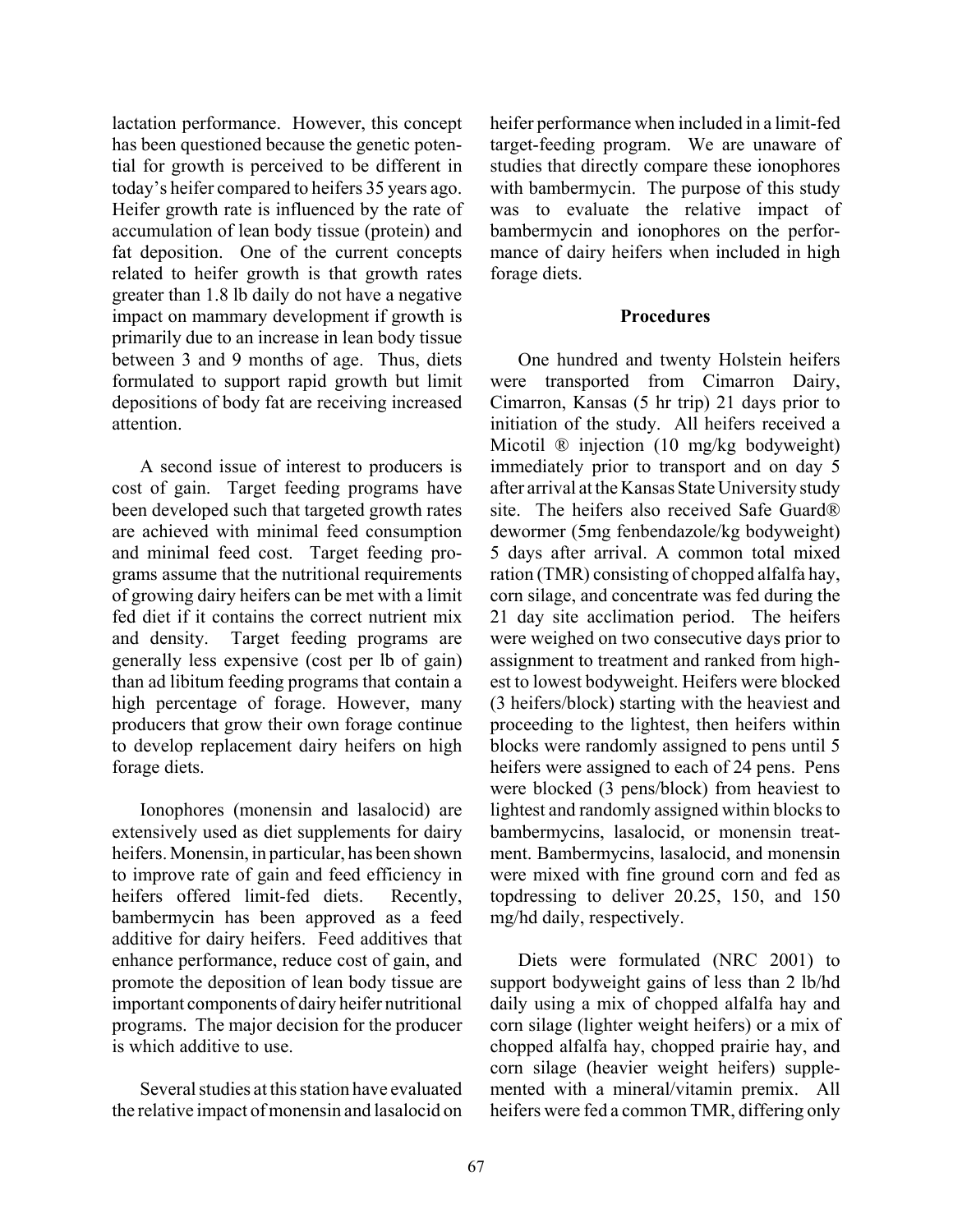in treatment topdressing. Diets were fed once daily for ad libitum intake. Orts were measured daily and the amount fed adjusted to insure 10 percent refusals. Feed ingredients were sampled weekly and composited by 28-day period for compositional analysis. Heifers were weighed on two consecutive days at the beginning of the study and at the end of each 28-day period. Body condition was scored and hip height measured at the beginning of the study and at the end of each 28-day period. Pen was used as the experimental unit in data analysis. All heifers were inseminated at the end of the study using a time-breeding protocol and first service conception rate determined.

#### **Results and Discussion**

The average chemical composition of feed ingredients used in the study is shown in Table 1. Diet composition (Table 2) is shown for weight groups ranging from 450 to 750 lbs in 50 lb increments. The response of heifers to treatments are shown in Tables 3 and 4. Heifers fed monensin consumed less DM (*P*<0.05) than those fed bambermycins and lasalocid during the periods 29 to 56 days, 57 to 84 days, and 113 to 140 days but DMI was similar across treatments during the 140-day study. No differences were observed for ADG over the 140-day study but heifers fed bambermycins and monensin tended (*P*=0.06) to gain faster during the 85 to 112 day period than heifers fed

variable across the 28-day periods, but heifers consuming diets containing bambermycins and monensin were more efficient (*P*<0.05) during the 85 to ll2 day period and tended to be more efficient  $(P=0.051)$  during the 140-day study than heifers consuming the diet containing lasalocid. Bodyweight, condition score, and hip height (Table 4) were similarly influenced by dietary treatments. The first service conception rates (Table 4) were 60, 47, and 55% for heifers fed bambermycins, lasalocid, and monensin, respectively.

lasalocid. Feed efficiency (gain/feed) was

The results of this study are interesting because earlier studies at this station found that heifers limit fed diets containing monensin out performed heifers limit fed diets containing lasalocid. The limit fed diets contained primarily chopped alfalfa hay and corn silage with no prairie hay and were formulated to be deficient in energy and surplus in protein similar to diets in the present study. Apparently, lasalocid is better suited for use with ad libitum feeding programs than it is with limit-fed targeted-gain programs. However, the difference in feed efficiency between treatments approached significance ( $P=0.051$ ) with heifers fed bambermycins and monensin being the most efficient and should be considered when selecting the appropriate supplement to include in diets for dairy replacement heifers.

|                 | Ingredient           |             |             |              |             |  |  |
|-----------------|----------------------|-------------|-------------|--------------|-------------|--|--|
| Component       | Alfalfa Hay          | Prairie Hay | Corn Silage | Concentrate* | Topdressing |  |  |
|                 | - Dry Matter Basis - |             |             |              |             |  |  |
| $%$ DM          | 90.60                | 92.75       | 35.56       | 89.00        | 88.53       |  |  |
| % Crude protein | 21.26                | 6.03        | 10.21       | 44.90        | 8.74        |  |  |
| NEG, Mcal/lb    | 0.30                 | 0.25        | 0.44        | 0.66         | 0.68        |  |  |
| ADF             | 33.29                | 41.62       | 26.97       | 7.00         | 3.87        |  |  |
| <b>NDF</b>      | 43.41                | 64.35       | 44.77       | 8.80         | 9.20        |  |  |
| <b>NFC</b>      | 27.77                | 22.85       | 37.63       | N/A          | 76.40       |  |  |
| Ca              | 1.50                 | 0.78        | 0.29        | 2.04         | 1.50        |  |  |
| P               | 0.30                 | 0.09        | 0.30        | 1.39         | 1.01        |  |  |

**Table 1. Feed Ingredient Analysis**

\*Contains 46.5% corn grain, 48.35% of 48% SBM, 1.25% molasses, 1.55% TM salt, 0.6% dicalcium phosphate, 0.3% vitamin A, D, E premix, and 1.45% vitamin E. It was only used during the first 28 days of this study.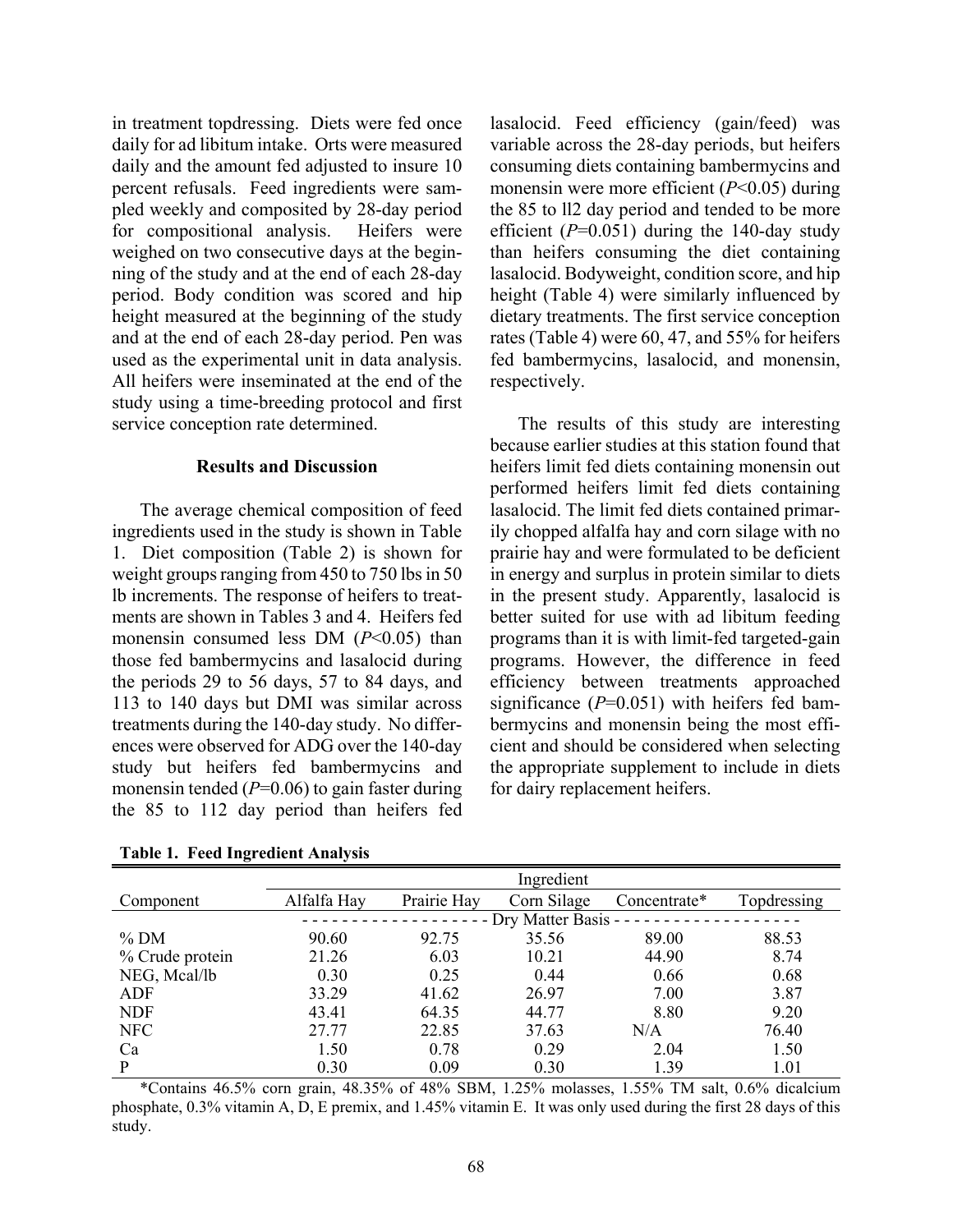|                     | Live Body Weight, lb |        |       |       |       |       |       |       |
|---------------------|----------------------|--------|-------|-------|-------|-------|-------|-------|
| Ingredient          | 450*                 | $500*$ | 500   | 550   | 600   | 650   | 700   | 750   |
| Alfalfa hay         | 67.00                | 63.52  | 54.57 | 39.64 | 39.95 | 36.30 | 38.17 | 34.23 |
| Prairie hay         | 0.00                 | 0.00   | 0.00  | 14.16 | 16.65 | 24.2  | 14.68 | 19.97 |
| Corn silage         | 3.00                 | 10.89  | 34.10 | 35.39 | 33.30 | 30.25 | 38.17 | 37.07 |
| Corn grain          | 13.20                | 11.98  | 10.00 | 9.34  | 8.79  | 7.99  | 7.75  | 7.53  |
| SBM, solv. 48% CP   | 15.00                | 11.80  | 0.00  | 0.00  | 0.00  | 0.00  | 0.00  | 0.00  |
| Molasses            | 0.30                 | 0.27   | 0.00  | 0.00  | 0.00  | 0.00  | 0.00  | 0.00  |
| Dicalcium phosphate | 0.23                 | 0.36   | 0.33  | 0.41  | 0.33  | 0.35  | 0.35  | 0.34  |
| Salt                | 0.50                 | 0.45   | 0.55  | 0.63  | 0.54  | 0.54  | 0.53  | 0.51  |
| Vitamin A, D, E     | 0.30                 | 0.28   | 0.07  | 0.07  | 0.06  | 0.06  | 0.06  | 0.06  |
| Vitamin E           | 0.47                 | 0.45   | 0.38  | 0.36  | 0.38  | 0.31  | 0.29  | 0.29  |

**Table 2. Diet Composition, % of Dry Matter**

\*Offered only during the first 28 days of study.

| Item                             | Bambermycin  | Lasalocid    | Monensin    | <b>SEM</b> | $P$ -value |
|----------------------------------|--------------|--------------|-------------|------------|------------|
| Pens                             | 8            | 8            | 8           |            |            |
| No. heifers                      | 40           | 40           | 40          |            |            |
| Daily intake (DM), lb            |              |              |             |            |            |
| $01-28$ days                     | 14.62        | 14.68        | 14.84       | 0.1853     | 0.8051     |
| 29-56 days                       | $16.18^{ab}$ | $16.69^{a}$  | $15.81^{b}$ | 0.1601     | 0.0177     |
| 57-84 days                       | $16.49^{ab}$ | $16.98^{a}$  | $5.96^{b}$  | 0.1517     | 0.0398     |
| 85-112 days                      | 17.72        | 17.88        | 16.93       | 0.1636     | 0.0659     |
| 113-140 days                     | $19.22^a$    | $18.87^{a}$  | $18.25^{b}$ | 0.1420     | 0.0492     |
| $1-140$ days                     | 16.84        | 17.02        | 16.36       | 0.1462     | 0.1014     |
| Average daily gain (ADG), lb     |              |              |             |            |            |
| $01-28$ days                     | 2.05         | 2.05         | 2.18        | 0.0439     | 0.2681     |
| 29-56 days                       | 2.01         | 2.12         | 2.05        | 0.0279     | 0.3467     |
| 57-84 days                       | 2.05         | 2.03         | 2.03        | 0.0255     | 0.9268     |
| 85-112 days                      | 2.34         | 2.05         | 2.18        | 0.0380     | 0.0633     |
| 113-140 days                     | 1.94         | 1.87         | 1.90        | 0.0341     | 0.6280     |
| 1-140 days                       | 2.07         | 2.03         | 2.07        | 0.0177     | 0.4587     |
| Efficiency (gain/feed)           |              |              |             |            |            |
| $01-28$ days                     | 0.1401       | 0.1390       | 0.1467      | 0.0053     | 0.5309     |
| 29-56 days                       | 0.1237       | 0.1268       | 0.1297      | 0.0034     | 0.3674     |
| 57-84 days                       | 0.1243       | 0.1193       | 0.1278      | 0.0035     | 0.1988     |
| 85-112 days                      | $0.1314^{a}$ | $0.1148^{b}$ | $0.1291^a$  | 0.0039     | 0.0197     |
| 113-140 days                     | 0.1017       | 0.1000       | 0.1037      | 0.0045     | 0.6340     |
| $1-140$ days                     | 0.1234       | 0.1191       | 0.1265      | 0.0021     | 0.0515     |
| First service conception rate, % |              |              |             |            |            |
|                                  | 60.00        | 47.00        | 55.00       |            | 0.53       |

a,b<sub>Means</sub> not bearing common superscripts differ (*P*<0.05).